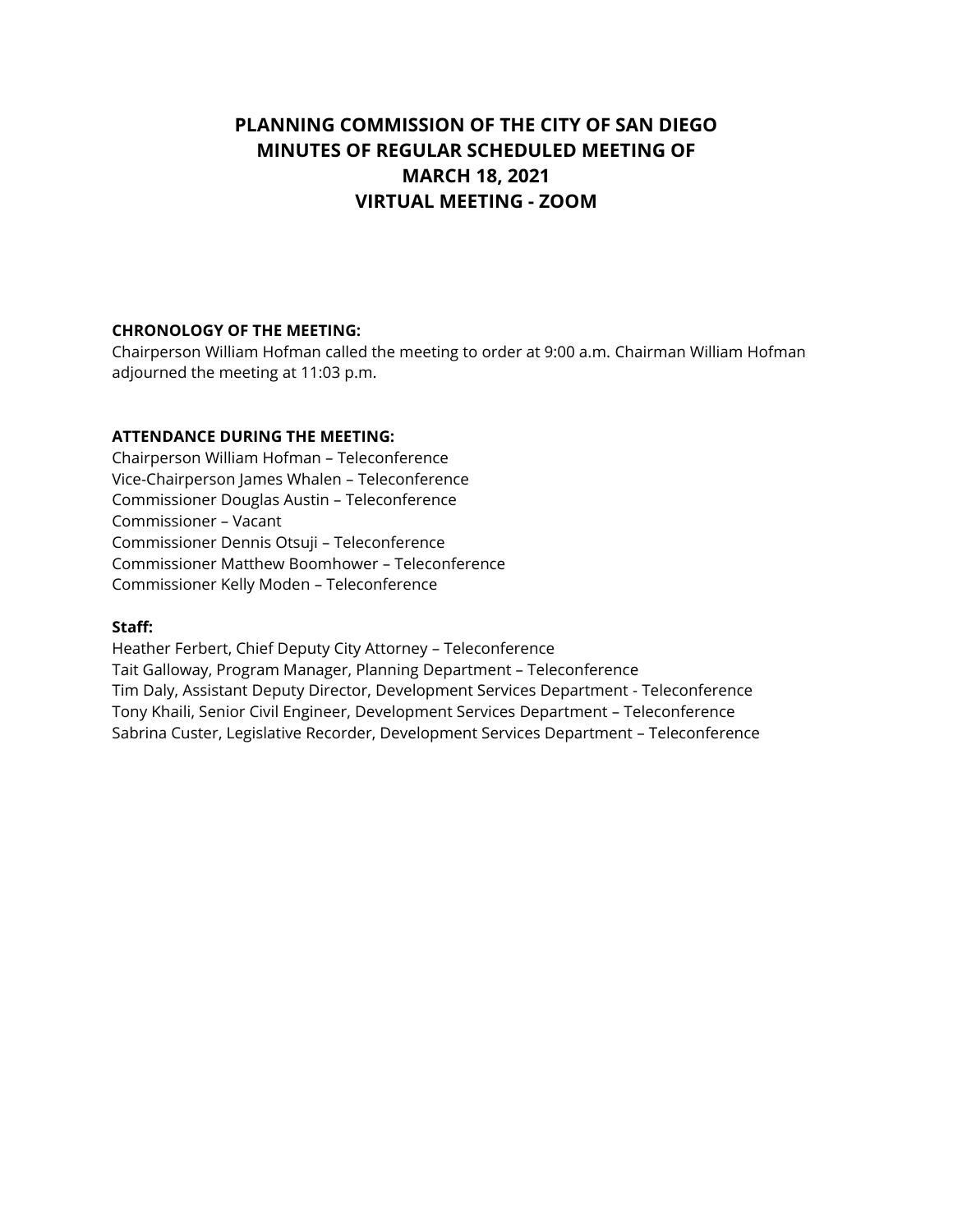## **ANNOUNCEMENTS/PUBLIC COMMENT**

Chairman Hofman announced that Vicki Granowitz has resigned from the Planning Commission. He thanked her many years of service.

Non-Agenda Public Comment: Kathleen Lippitt spoke on the Marijuana industries.

# **REQUESTS FOR ITEMS TO BE CONTINUED AND/OR WITHDRAWN**

None.

# **APPROVAL OF THE AGENDA**

Approved

# **DIRECTOR'S REPORT**

No Report from the Development Services Department. No Report from the Planning Department

#### **COMMISSION COMMENT**

Commissioner Austin spoke about Vicki Granowitz. She will be greatly missed.

Vice-Chairman Whalen brought to staff's attention a new Bill 377 that was introduced last month.

Commissioner Otsuji spoke on a new bicycle trail in downtown area and new pedestrian access around 13<sup>th</sup> street. "What is the progress and future within the city?" I would like an update please.

#### **CONSENT AGENDA**

#### **ITEM–1 \*LISBON HEIGHTS – PROJECT NO. 622368**

 City Council District: 4 Plan Area: Skyline – Paradise Hills Staff: Edith Gutierrez/Patricia Bautista

Speakers on the project: None

# **COMMISSION ACTION:**

MOTION BY COMMISSIONER AUSTIN TO:

- RECOMMEND THE CITY COUNCIL ADOPT MITIGATED NEGATIVE DECLARATION NO. 622368 AND ADOPT THE MITIGATION MONITORING AND REPORTING PROGRAM
- RECOMMEND THE CITY COUNCIL APPROVE NEIGHBORHOOD DEVELOPMENT PERMIT NO. 2509264
- RECOMMEND THE CITY COUNCIL APPROVE TENTATIVE MAP NO. 2225121
- WITH THE ADDITIONAL GRADING CONDITION READ INTO RECORD.

Second by Vice-Chairman Whalen. The motion passed by a vote of 6-0-0 with Commissioners Hofman, Otsuji, Austin, Moden, Boomhower and Whalen yea.